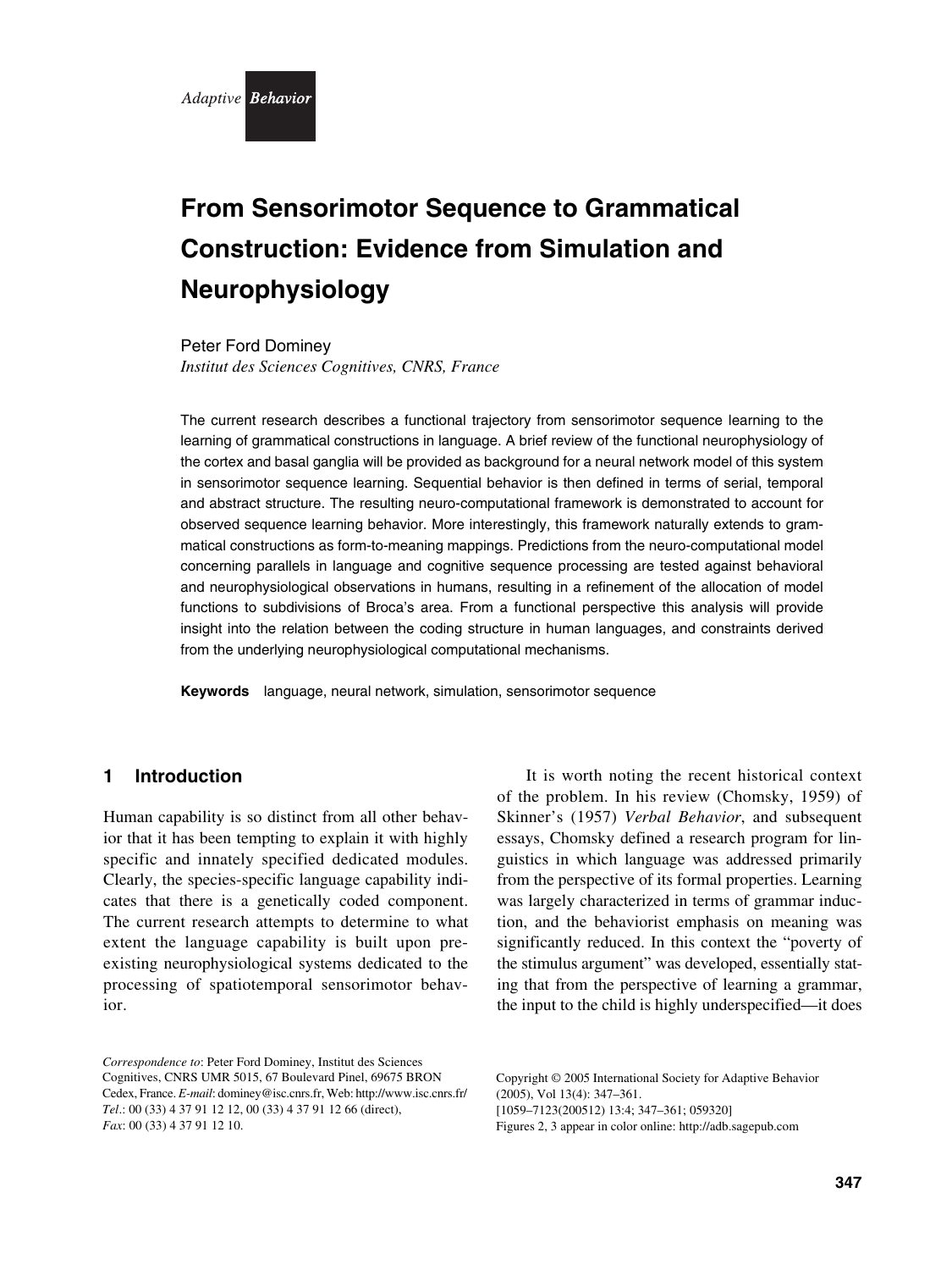not constrain the space of possible grammars. This argument was bolstered by a well known paper from Gold (1967), which provided formal proof supporting the poverty of the stimulus argument, essentially proving that under rigorous constraints of learning success, language cannot be learned by positive evidence alone, and thus requires some alternative method to restrict the learning problem. To address this type of problem, a universal grammar (UG) was proposed (Chomsky, 1965), and language acquisition was defined in terms of determining the UG parameters for the target language based on limited input. Of course, these arguments rely on the somewhat arbitrary characterization of the input in language acquisition, and the characterization of what is being learned, and when. With respect to what is being learned, proponents of UG tend to argue for the "continuity hypothesis" which holds that there is a functional continuity between the grammar of the child and that of the adult. The child has access to the adult UG and once a given parameter is set, it becomes available in a generalized manner.

More recently, both of these assumptions have been challenged. Research in the developmental psychology of language acquisition has provided strong arguments for the "richness of the stimulus." In this context, Tomasello (2003) reviews extensive data indicating the importance of social pragmatic interaction in the acquisition of language. In this framework, far from being a question of formal grammar identification, language acquisition involves the construction of a shared space for attention and meaning that allows the child to learn highly specific language–meaning relations that later become generalized. In this context, grammatical constructions define the functional mappings between the surface form of utterances and the corresponding structural form of the semantic representations of the meaning of these utterances (Goldberg, 1995). With respect to the continuity hypothesis, this usage-based framework stipulates that the initial form to meaning mappings will be quite specific and non-generalizing, corresponding to the holophrase period attributed both to development and evolution (Wray, 2000; Dominey, 2004). This corresponds then to a form of "discontinuity hypothesis" in which knowledge of grammar is first rudimentary, mapping entire utterances to fixed meanings. Subsequently, free arguments are introduced into the constructions, allowing variation in specification of agent, object and recipient roles. Still later, the grammatical forms become truly compositional, an issue that will be addressed in the discussion.

From this perspective, the objective of this research is to describe how well-documented neurophysiological capabilities for the perception and generation of sequential behavior could provide the basis for language processing in this context. A functional hierarchy of sequential behavioral structure will first be presented, along with a description of the corresponding neurophysiology and simulation background. In the transition from this behavioral sequence taxonomy and language processing, a set of primitive language-related sequencing functions will be identified, along with their simulation. This provides the background for the specification of how these cognitive sequencing capabilities can provide the basis for the expression of adult language comprehension capabilities.

A strong prediction from this functional characterization of language processing in the context of cognitive sequencing is that there is a certain form of functional equivalence between sequence and language processing, as both can be accounted for by the same model. This hypothesis is then validated by results from neuropsychology, event-related brain potential and functional neuroimagery studies that support this "equivalence hypothesis." Given the functional success of this characterization, and increasing resolution on the allocation of computational functions to brain regions, the model is updated to reflect this new level of detail.

## **2 Cognitive Sequencing Hierarchy and a Neural Basis**

One of the most prevalent aspects of human behavior is its inextricable embedding in the relentless flow of time. All behavior takes place in time, and thus the management of the temporal structure of perceptual and motor events is of central importance. Likewise, it must be the case that behavioral systems can adapt and learn novel sequential structures, rather than relying on purely fixed patterns. In order to address the ability to learn and manipulate behavioral sequences, it is first of interest to define distinct components of sequential structure and their corresponding neurophysiological correlates. In this context, a fundamental aspect of sequential structure is serial order. From this perspective, sequences ABC and ACB are distinct. A second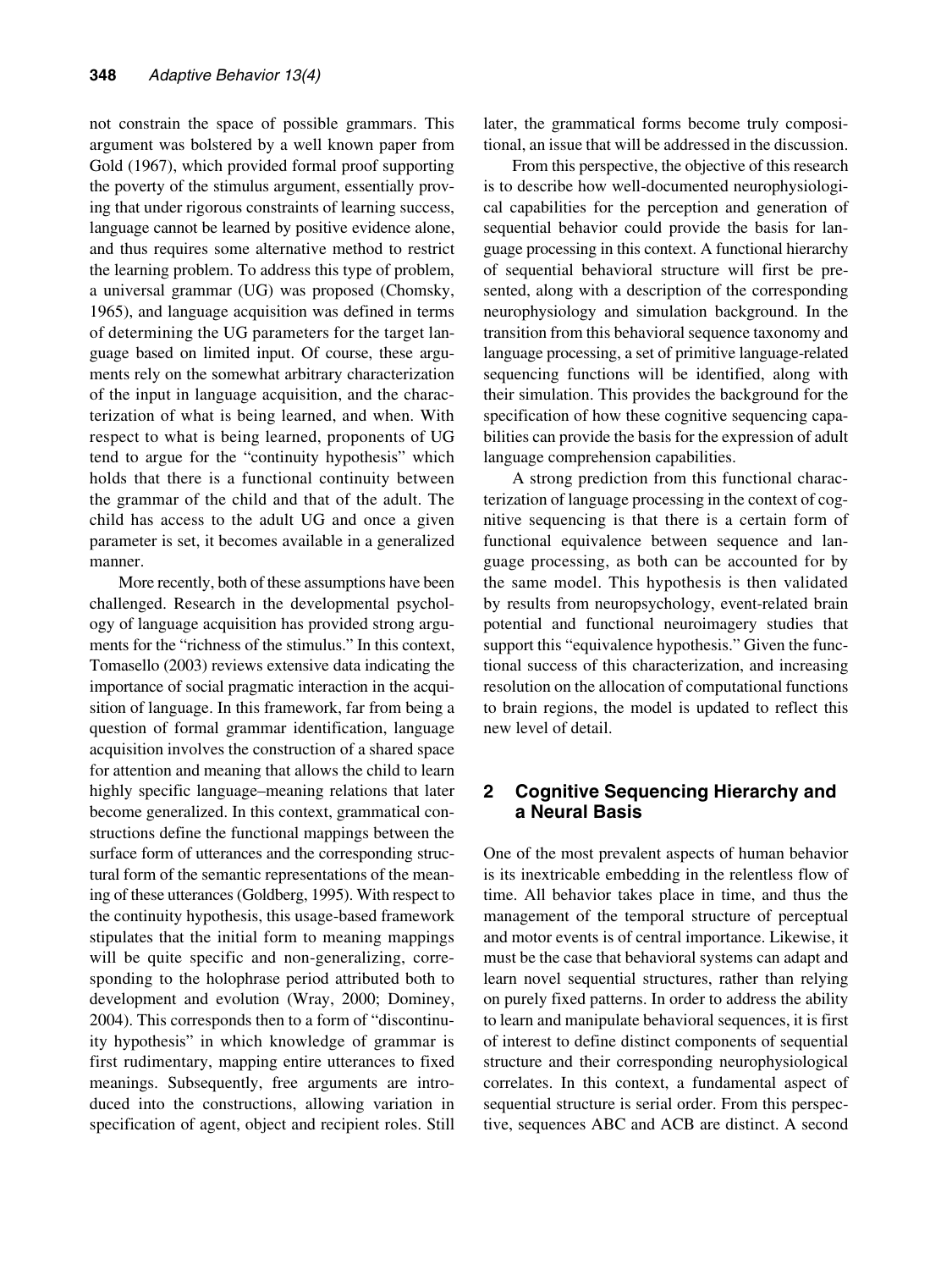level of sequential organization is temporal or rhythmic structure. From this perspective, A–BC and AB–C are distinct. The final level of organization that we will consider has to do with the potential relation between two sequences such as ABCBAC and DEFEDF. While these sequences vary completely in their serial order they share something in common at a more abstract level. They both adhere to a "rule" of the form 123– 213 in their construction, and we say that they share a common abstract structure. Note that abstract structure has the interesting property of being generative, in that once the abstract rule is learned it can be used to generate an open set of new sequences (Dominey, Lelekov, Ventre-Dominey, & Jeannerod, 1998).

#### **2.1 Encoding Serial Structure in the Cortico-Striatal System**

Looking for the neurophysiological correlate of this ability to manage sequential behavior, we encounter two of the most prevalent and fundamental aspects of the organization of the primate brain architecture. The representational structure of neocortex is organized in a posterior to anterior spatial gradient from primary sensory and motor representations in the posterior cortex, to abstract integrative representations that culminate in the prefrontal cortex (Fuster, 1997). One of the principal structural characteristics of the frontal and prefrontal cortices is the abundance of "recurrent" connections: that is, connections that leave and then reenter the originating cortical area (Goldman-Rakic, 1987). From a computational perspective, information that is present at a given instant in time will traverse these recurrent connections and arrive again, later in time. By this mechanism the recurrent connections allow past events to influence the processing of newly arriving sensory events. This ability to take the temporal history of previous events into account is precisely what is required for representing sequential structure. Barone and Joseph (1989) recorded neurons from the dorsolateral prefrontal cortex of monkeys that had been trained to perform a sequence reproduction task, in which they first observed a sequential illumination of lighted push buttons, and were then required to touch the buttons in the remembered sequence. Visual–tonic neurons encoded both the spatial location of a given target, along with its rank within the sequence. Thus, a given neuron might represent the left target but only when it was first (and not second or last) in the sequence. Dominey, Arbib, and Joseph (1995) developed a neural network simulation of the prefrontal cortex as a network of recurrently connected neurons that precisely reproduced this sequence coding property presented in Figure 1.

Figure 1A represents the detailed neurophysiological model from Dominey et al. (1995), and Figure 1B represents the essential functional components of the system referred to as the temporal recurrent network (TRN) from Dominey and Ramus (2000). In both cases, the capability to encode sequential structure is realized by a recurrently connected network of leaky integrator neurons corresponding to PFC in A and State–State $_D$ in B.

Equations 1 and 2 describe how the  $5 \times 5$  unit layer State in Figure 1B is influenced by external inputs from Input, recurrent inputs from  $State<sub>D</sub>$ , and responses from Out. This recurrent state network was modeled after the primate frontal cortex with its recurrent cortico-cortical connections (Goldman-Rakic, 1987), and allowed us to explain the electrophysiological encoding of visual space and sequential context (Dominey et al., 1995) recorded in neurons of the primate prefrontal cortex while monkeys performed learned movement sequences (Barone & Joseph, 1989). Equation 1 describes the leaky integrator, *s*(), corresponding to the membrane potential or internal activation of State. In Equation 2 the output activity level of State is generated as a sigmoid function,  $f()$ , of  $s(t)$ . The term *t* is the time,  $\Delta t$  is the simulation time step,  $\tau$  is the leaky integrator time constant. As τ increases with respect to ∆*t*, the charge and discharge times for the leaky integrator increase. One time step  $(\Delta t)$  corresponds to 5 ms of real time:

$$
s_i(t + \Delta t) = \left(1 - \frac{\Delta t}{\tau}\right) s_i(t)
$$
  
+ 
$$
\frac{\Delta t}{\tau} \left[ \sum_{j=1}^n w_{ij}^{IS} Input_j(t) + \sum_{j=1}^n w_{ij}^{SS} StateD_j(t)
$$
  
+ 
$$
\sum_{j=1}^n w_{ij}^{OS} Out_j(t) \right]
$$
(1)

$$
State(t) = f[s(t)] \tag{2}
$$

The connections  $w^{IS}$ ,  $w^{SS}$  and  $w^{OS}$  define the projections from units in Input, State<sub>D</sub>, and Out to State. These connections are one-to-all, and are mixed exci-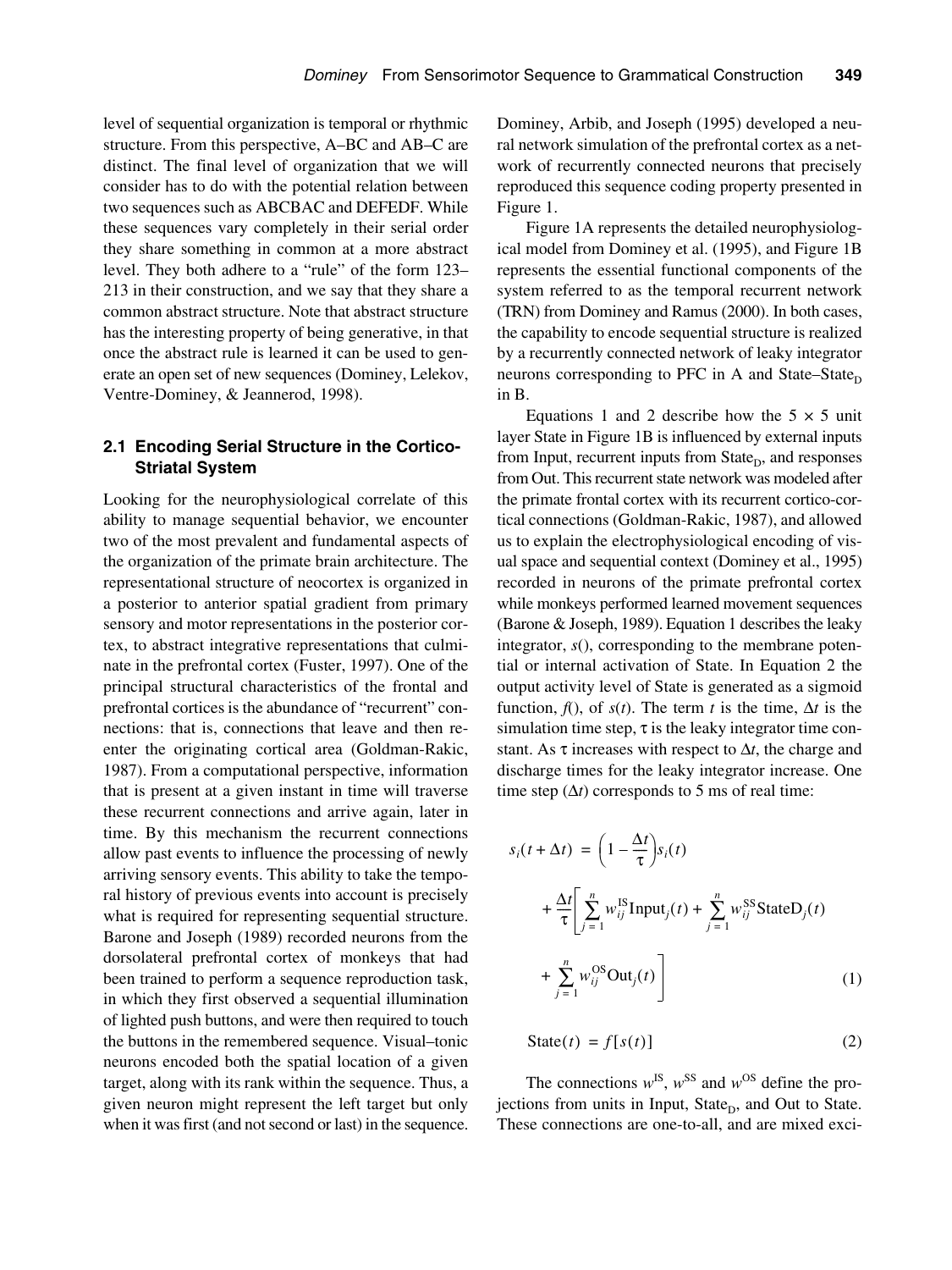

**Figure 1** A. The model is based on the functional neuroanatomy of the primate cortico-striatal system (Dominey et al., 1995). Visual inputs traverse the retina and visual system to provide a retinotopic representation of the visual input in the Posterior Parietal Cortex and the Frontal Eye Fields (FEF). A non-topographic signal projects from PP to the Prefrontal Cortex (PFC). For movement production, the tonic inhibition of the superior colliculus (SC) from Substantia Nigra pars reticulata (SNr) is temporarily inhibited by the GABAergic (inhibitory) input to SNr from the Caudate Nucleus (CD) of the striatum. Caudate cells that code motor outputs are influenced by topographic inputs from FEF and by modifiable nontopographic inputs from PFC. The PFC is a dynamic recurrent network that encodes sequence context. In a sequence learning task, when the correct response is generated, reward related activity of the SNc dopamine (DA) neurons strengthens the PFC-CD synapses that were active in generating the correct response. The caudate thus provides a movement selection function. In this manner, the model can learn context-dependent behavior including sequence discrimination and reproduction. B. Simplified version of the model where the recurrent network is explicitly represented as two recurrently connected layers State and State<sub>p</sub> (corresponding to PFC), and learning occurs in an associative memory linking State and Output (corresponding to the modifiable connections between PFC and CD in A).

tatory and inhibitory, and do not change with learning. This mix of excitatory and inhibitory connections ensures that the State network does not become saturated by excitatory inputs, and also provides a source of diversity in coding the conjunctions and disjunctions of input, output and previous state information.

Recurrent input to State originates from the layer State<sub>D</sub>. State<sub>D</sub> (Equations 3 and 4) receives input from State, and its 25 leaky integrator neurons have a distribution of time constants from 20 to 400 simulation time steps, while State units have time constants of 2 simulation time steps. This distribution of time constants in State<sub>D</sub> introduces a "damping" (hence the D) or low-pass filtering that yields a range of temporal sensitivity similar to that provided by using a distribution of temporal delays (Kühn & van Hemmen, 1992):

$$
sd_i(t + \Delta t) = \left(1 - \frac{\Delta t}{\tau}\right) sd_i(t) + \frac{\Delta t}{\tau} \left[ \text{State}_i(t) \right] \tag{3}
$$

$$
\text{State}_{\mathcal{D}} = f[s d(t)] \tag{4}
$$

The model has similarities with previous recurrent models (Elman, 1990; Pearlmutter, 1995; Pineda, 1989) with three important differences. First, there is no learn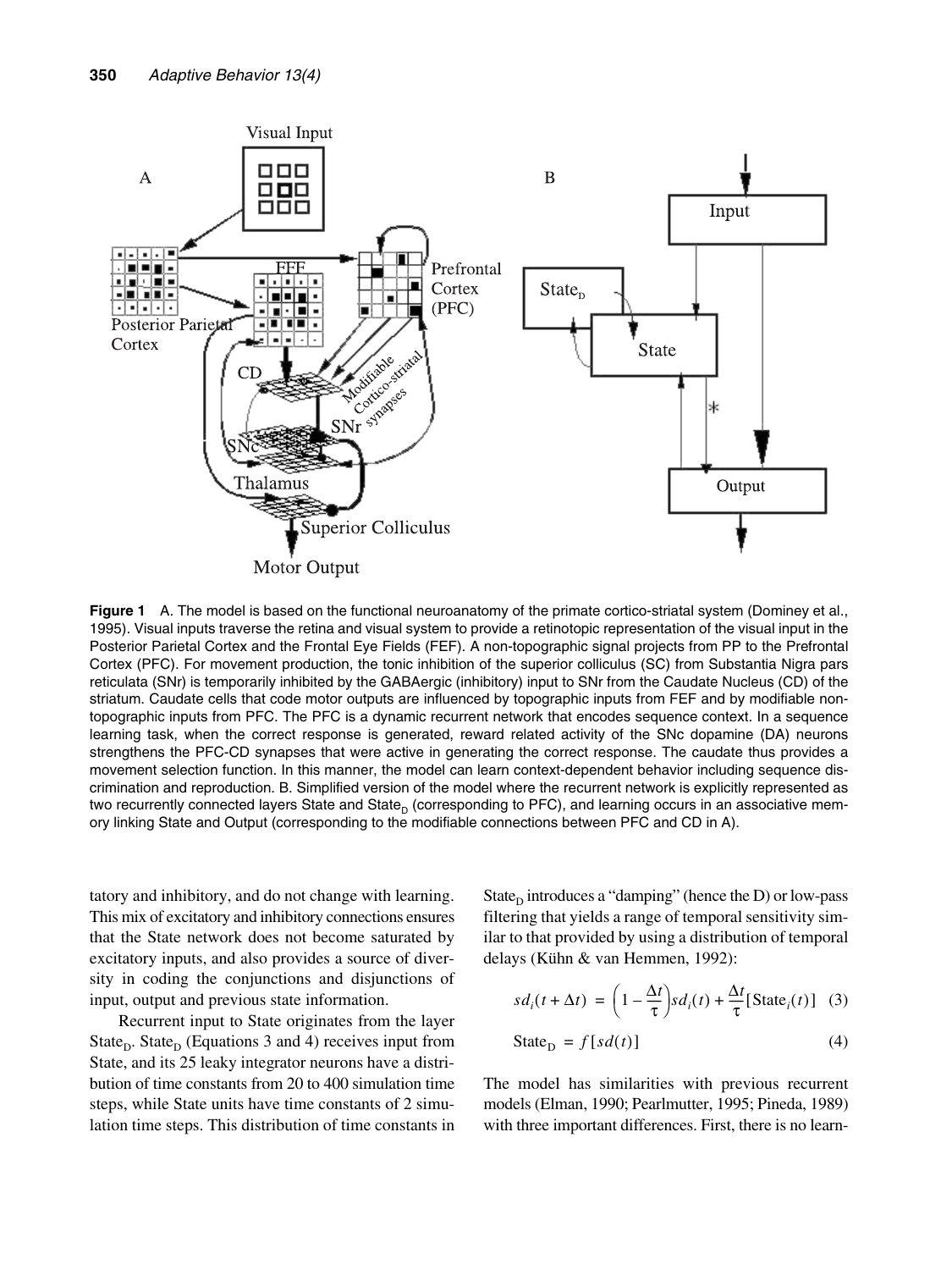ing in the recurrent connections (i.e., those that project from State<sub>D</sub> to State and back). Learning occurs only between the State units and the Out units (or PFC and CD in 1A) in the presence of a reward signal. Second, adaptation is based on a simple reward-related associative learning mechanism rather than back-propagation of error, or related error-gradient calculation methods (Pearlmutter, 1995). Third, in the temporal domain, (a) the computing elements are leaky integrators, and (b) simulation time steps are not tightly coupled to input, output and learning processing. That is, an input event can be specified to have a duration of any arbitrary number of times steps, and temporal delays between inputs can likewise be specified. Eliminating the need for calculation of weight changes in the recurrent connections makes this technically and neurophysiologically straightforward. Indeed, the experimenter's capability to specify the time delays between external events is an integral part of this model (Dominey et al., 1995).

The question then is how do these cortical representations of sequence structure become linked to behavior. Here we encounter one of the second fundamental organizational principals of primate (and mammalian) cerebral architecture. With the exception of the most purely primary sensory cortices, essentially the entirety of the neocortex projects in a highly structured and systematic manner onto the striatum—the primary input node of the subcortical basal ganglia (Alexander, DeLong, & Strick, 1986). The basal ganglia then provide access to the sensorimotor system via their influence on the thalamus. This is illustrated in Figure 1A as prefrontal cortex (PFC) projects onto the caudate nucleus (CD) of the striatum, and in Figure 1B as State project to Output. The CD then projects to thalamus and the oculomotor output system (the superior colliculus—SC in Figure 1). The question remains, how can this be used for learning behavioral sequences? Such a mechanism would require the arbitrary binding of sequence state encoding activity in PFC with motor response activity in the caudate nucleus (CD).

In the primate brain, this binding is provided by multiple mechanisms for synaptic plasticity initiated by the influence of the neurotransmitter dopamine in the striatum (Centonze, Picconi, Gubellini, Bernardi, & Calabresi, 2001). Extensive investigation of subcortical dopamine producing neurons indicates that their activation (and resulting release of dopamine in the striatum) is triggered by behaviorally induced reward,

and stimuli that predict the subsequent arrival of reward (Schultz, 2004).

During multiple trials in behavioral sequence learning, the random chance choice of the correct response in a given behavioral context yields the generation of a reward from the environment. This reward triggers the release of dopamine in the striatum (CD in Figure 1A) that in turn activates a series of molecular events that strengthen the synaptic connections between cortical PFC neurons encoding the sequential context, and striatal CD neurons encoding the correct response. This corresponds in Figure 1B to the modifiable synapses between State and Out.

The associative memory in Figure 1B is implemented in a set of modifiable connections  $(w^{SO})$  between State and Out, described in Equation 5. Each time a response is generated in Out, it is evaluated and the connections between units encoding the current state in State, and the unit encoding the current response in Out are modified as a function of their rate of activation and learning rate *R*. *R* is positive for correct responses and negative for incorrect responses. Weights are normalized to preserve the total synaptic output weight of each State unit, thus avoiding saturation with extensive learning:

$$
w_{ij}^{\text{SO}}(t+1) = w_{ij}^{\text{SO}}(t) + R^* \text{State}_i * \text{Out}_j \tag{5}
$$

The network output is thus directly influenced by the Input, and also by State, via learning in the  $w^{SO}$  synapses, as described in Equations 6 and 7. In Equation 7 the sigmoid output function  $f'(x)$  is the same as  $f(x)$  in Equations 2 and 4, and it additionally performs a winner-take-all function so that only one output neuron is active in the generated response:

$$
o_i(t + \Delta t) = \left(1 - \frac{\Delta t}{\tau}\right) o_i(t)
$$
  
+ 
$$
\frac{\Delta t}{\tau} \left[ \text{Input}_i(t) + \sum_{j=1}^n w_{ij}^{\text{SO}} \text{State}_i(t) \right] \tag{6}
$$

$$
Out = f'o(t) \tag{7}
$$

The model reliably simulated both the sequence learning behavior, and the neurophysiological activity of prefrontal cortex neurons recorded in the behaving primates described in Barone and Joseph (1989). Dom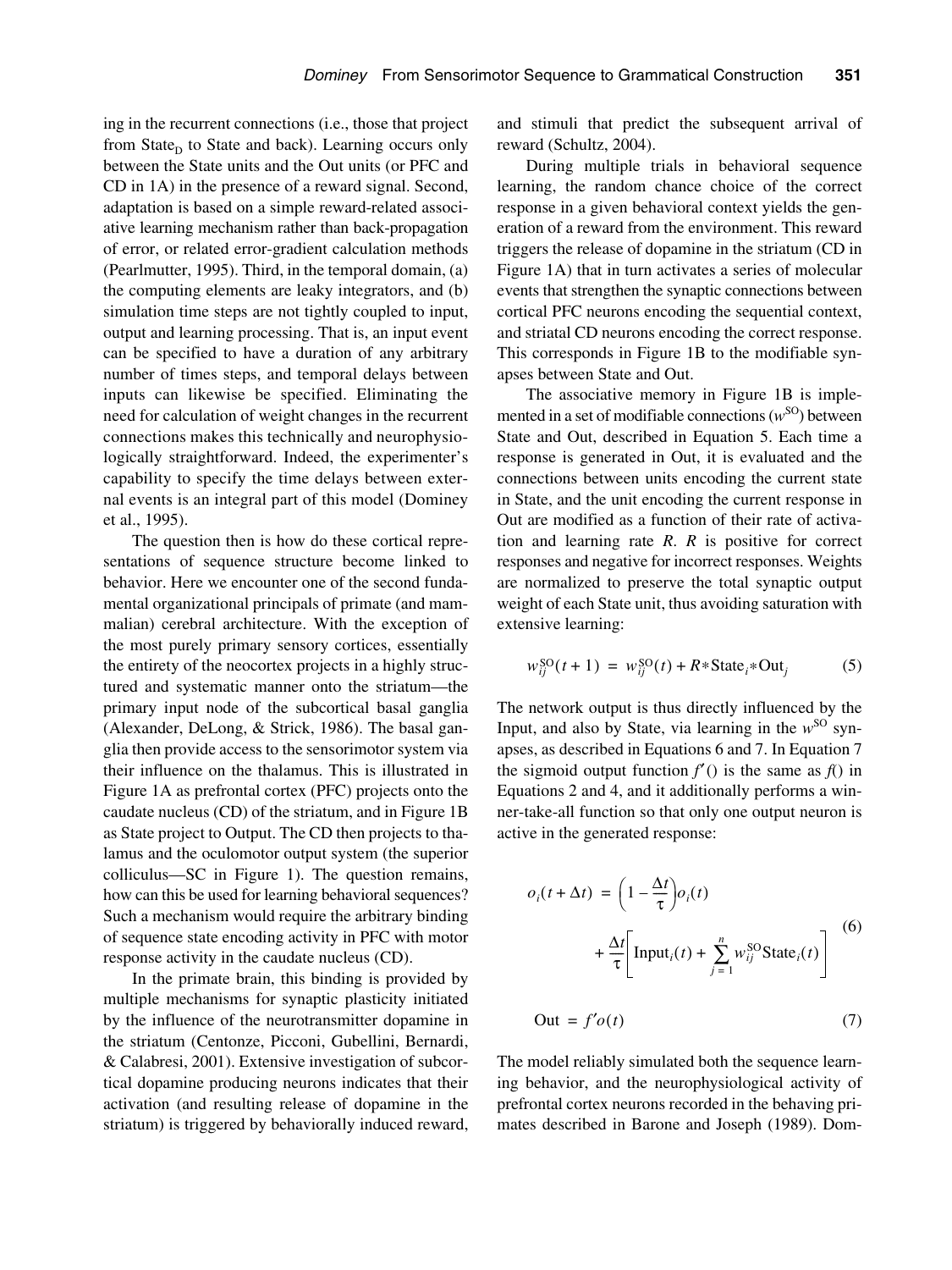iney (1995) subsequently demonstrated the ability of this model to simulate the learning of complex sequences, reinforcing the notion that this recurrent network has inherent capabilities for encoding sequential structure. The model is fairly stable in the face of changes to the fixed parameters. Thus, the time constants in the State<sub>D</sub> units can vary by up to 100%, and the temporal delays between successive stimuli by up to 200% before producing significant impairments in sequence learning, depending on the sequence length and complexity (see Dominey, 1995).

## **2.2 Encoding Temporal Structure in the Cortico-Striatal System**

As described above, then, the cortico-striatal system provides a basis for the learning of serial order in behavioral sequences. As the observation of essentially any behavioral sequence will reveal, serial order is not enough. Intrinsic to the serial order of behavioral sequences is the superposition of temporal or rhythmic structure upon the serial order. This is perhaps most obvious in the rhythmic structure of music and prosodic structure of language. In a series of behavioral sequence learning studies using a serial reaction time (SRT) protocol (Nissen & Bullemer, 1987), we exposed human subjects to behavioral sequence learning tasks with sequences such as ABCABDCD in which each element A–D corresponded to a button press on a touch-sensitive screen, and sequence learning was measured by the successive reduction in response time to these elements when they occurred in the repeating sequence (Dominey, 1998a,b). We modified this standard serial reaction time task by associating specific delays with each stimulus while the sequence was being learned. Simulation studies with the model predicted that under these conditions, if the temporal delay structure was modified between the training and the testing sequence, this would modify the representation of the sequence in the recurrent network, effectively yielding a different sequence than that which was used during training, and thus resulting in impaired performance with the temporally modified sequence (Dominey, 1998b). Indeed, these and related predictions concerning the ability to learn and discriminate between different temporal structures were borne out in the subsequent behavioral studies (Dominey, 1998a). This indicates that the recurrent prefrontal cortical networks and the plastic cortico-cortical projection provides the basis for the representation and learning of serial and temporal structure.

It is worth noting that the simulated recurrent prefrontal network relies on fixed randomized recurrent connections, with no learning-related modification of these connections. Related recurrent networks (e.g., the simple recurrent network, SRN: Elman, 1990) often employ learning on these recurrent synapses, and in order to reduce the computational complexity of this learning, temporal delays are typically compressed into a single network update cycle. For this reason we have referred to the PFC recurrent network as the temporal recurrent network or TRN, based on its ability to process temporal delays in an efficient and realistic manner (Dominey & Ramus, 2000; Blanc, Dodane, & Dominey, 2003).

### **2.3 Encoding Abstract Structure in the Cortico-Striatal System**

During a series of behavioral experiments with complex sequences of the form ABCD ABCE ABCF ABCG ABCH, it was observed that when subjects were exposed to multiple sequences of this form in which the symbols A–H were systematically substituted by different locations on the touch sensitive screen, they began to learn the underlying regular structure and to transfer this learning to new sequences (these unpublished observations were validated in Dominey et al., 1998). This was evidence that sensorimotor sequence learning can benefit from abstract structural correspondences between distinct sensorimotor sequences.

We thus set out to study this abstract learning capability in a systematic manner. This can be characterized as the ability to learn an abstract rule (e.g. ABCBAC) that can then be used to generate new sequences (e.g. HBSBHS). The ability to learn such abstract sequences in which variables could be replaced by classes of percepts or actions would clearly be of value in the sensorimotor domain, as it would allow the generation of novel movement sequences based on learned, well-formed templates. Interestingly, the recurrent network failed in this type of learning, because it lacked the ability to represent the repetitive structure (see Marcus, Vijayan, Bandi Rao, & Vishton, 1999). Dominey et al. (1998) thus modified the cortico-striatal model, adding a working memory of the last *N* elements against which new elements could be compared,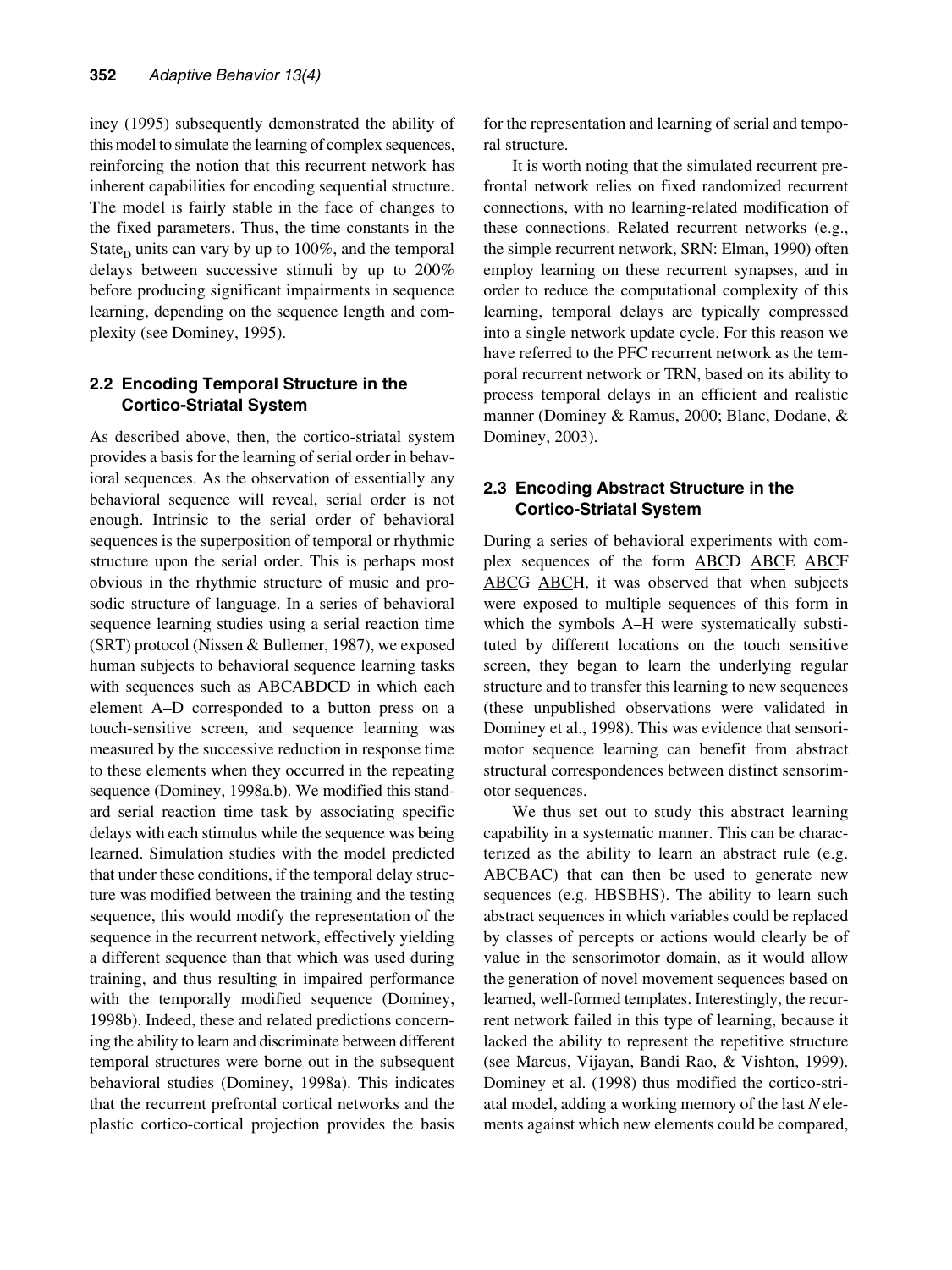

**Figure 2** Abstract Temporal Recurrent Network (ATRN) model. The temporal recurrent network (TRN), corresponding to a schematized version of the model in Figure 1, exploits recurrent network (i.e. prefrontal cortex) dynamics to encode serial and temporal structure. To encode the abstract structure common to isomorphic sequences such as HBSBHS and YPBPYB, the abstract recurrent network (ARN) stores the *N* previous elements of the current sequence in a working memory. The recognition function compares the current sequence element to working memory contents to detect the abstract repetitive structure. The abstracted coding is represented in the recurrent State network. In the expression of abstract structure knowledge, the contents of the working memory are selectively extracted into the output stream by the activation of selection neurons by State neurons.

illustrated in Figure 2. The neural implementation of a spatial working memory is straightforward, as is that for a comparator or pattern matcher that determines whether two input vectors are identical or not. With this working memory and a simple pattern matcher, the sequence ABCBAC was represented as  $u, u, u, -2$ , –4, –3 where *u* indicates a *unique* or *unmatching* element, and –N indicates an element that matches with the element *N* positions back in memory. This abstract coding is then represented in the recurrent network, which thus encodes the abstract structure of the presented sequences, which can be extracted from the corticostriatal working memory. The idea then is that while serial and temporal structure are encoded directly in the corticostriatal system, abstract structure requires additional, dissociated re-coding capability so that the abstract sequential structure is input to the recurrent cortical network. Then, corticostriatal memory allows retrieval of the appropriate abstract structure based on this cortical representation.

In particular, the working memory function will require a neural system that allows the representation of arbitrary elements within a particular ordered configuration in order to subsequently manipulate that configuration. This is functionally similar to the ability to mnemonically represent arbitrary visual objects at specific spatial locations for subsequent spatial manipulation. Indeed, based on the distinction between visual processing systems for object properties (the ventral system) vs. spatial properties (the dorsal system), Ungerleider, Courtney, and Haxby (1998) have extended this neurophysiological distinction to prefrontal cortical memory areas, with the dorsal spatial processing stream projecting to prefrontal areas adjacent to and partially overlapping with Broca's area. In the Abstract Recurrent Network, we can consider that the working memory function is thus performed by these prefrontal spatial working memory areas (see Chang, 2002).

#### **3 Transition to Language**

Given these capabilities for serial, temporal and abstract structure processing, we can now consider how these capabilities can contribute to language processing. In this context, Dominey and Ramus (2000) first demonstrated that the dual process ATRN model could account for young infants' abilities to process the serial, temporal and abstract structure of language-related sound sequences as revealed in documented experimental studies. Clearly, however, it would be more interesting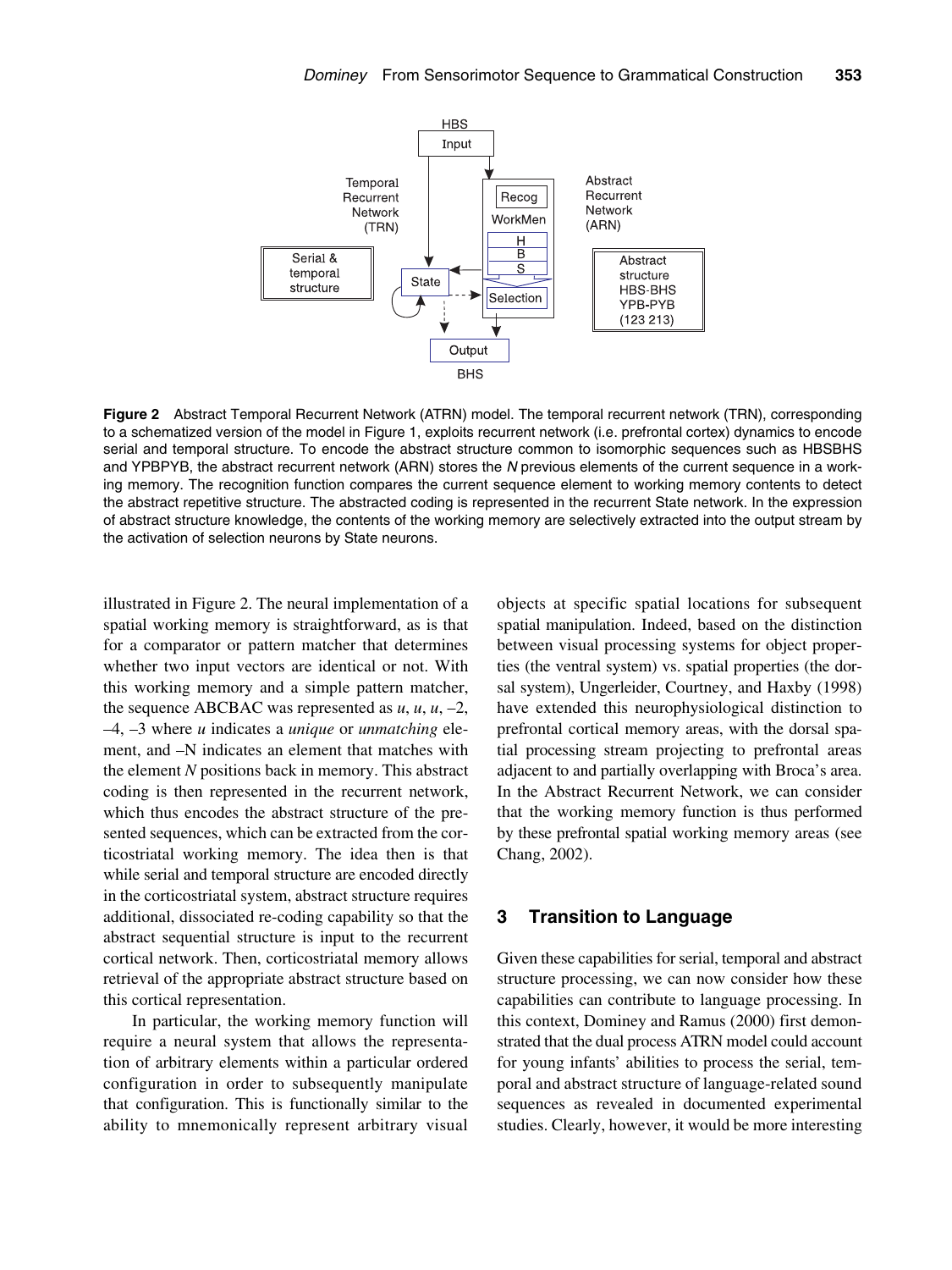to demonstrate how the model could account for more adult-like language behavior.

This led to the non-trivial problem of choosing a behavioral measure of language processing that could be tested on the model. Within the context of the "formalist" vs. "functionalist" continuum, we were more interested in a test that would address aspects of language including comprehension and meaning, rather than purely formal aspects. A survey of the neuropsychological literature revealed a behavioral language task that was well suited for adaptation to the model in this context. Caplan, Baker, and Dehaut (1985) developed a behavioral protocol to assess brain-lesioned patients' ability to determine "who did what to whom" based purely on the syntactic structure of the target sentences. They presented subjects with sentences constructed from a set of nine different grammatical construction types, and for each sentence, asked the subject to respond by indicating the agent, object, and recipient (always in that canonical order) of the action described in the sentence. This thematic role assignment was performed by the subjects via their pointing to photographs in the required agent, object, and recipient order. Thus, the input was a spoken sentence and the output was the behavioral sequence of pointing to agent, object and recipient, always in this "canonical" order. In this context, consider the following two sentences:

- (1) John gave the ball to Mary. AGENT verb OBJECT to RECIPIENT; < AGENT, OBJECT, RECIPIENT >
- (2) The ball was given to Mary by John. OBJECT was verb to RECIPIENT by AGENT; < AGENT, OBJECT, RECIPIENT >

For both of these sentences the agent, object, recipient are respectively John, Ball, and Mary. In the behavioral task in which the subject should indicate the agent, object and recipient, in that order for sentence (1), this response sequence can be generated simply by repeating the nouns in the same order in which they occurred in the input. We can thus characterize the structure of the transformation from input to output as AOR–AOR, or 123–123. Alternatively, in the analogous type of analysis for sentence (2) the input noun order does not correspond to the required agent, object, recipient response, and thus must undergo a structural transformation corresponding to ORA–AOR or 123–312. Viewed in this manner, the thematic role assignment task of Caplan et al. (1985) can be reformulated behaviorally as an abstract cognitive sequencing task, in which subjects must learn the appropriate abstract structure for each of the nine different grammatical constructions used in the task.

From the perspective of the model, this abstract structure manipulation is part of its built-in capability. The only remaining problem is to allow the system to learn to recognize and correctly manipulate multiple abstract structures, each corresponding to a distinct grammatical construction. In this context, Bates, McNew, MacWhinney, Devescovi, and Smith (1982) suggested that across languages, grammatical constructions are identified by a highly restricted set of cues including word order, word category, grammatical function words, and prosodic structure. Restricting the analysis to grammatical function words, it can be seen that in (1) and (2) above, if the open class words (i.e., the nouns and verbs) are considered as fillers for variables "slots' then the configuration of remaining grammatical function words forms a sequence that uniquely identifies the corresponding grammatical constructions. The grammatical construction frames corresponding to sentences (1) and (2) are thus illustrated. In other words, different construction types can be identified by their configuration of grammatical function words (and/or bound morphemes). This can then be used as an index to store and retrieve the corresponding form to meaning mapping.

Based on this analysis, Dominey (2001) and Dominey, Hoen, Lelekov, and Blanc (2003) used the dual process model such that grammatical function words were processed in the recurrent network, and open class words were processed in the short-term working memory. Through training, the model learned to associate the pattern of function words encoded in the recurrent network with the appropriate corresponding abstract transformation structure. In this manner the model was able to learn the nine grammatical constructions that were tested in the Caplan test of syntactic comprehension.

This raises the issue of how the lexical categorization (i.e. the separation of open and closed class words) could be achieved. It has long been observed that across languages, grammatical function words (such as determiners and prepositions) are generally shorter and less stressed than content words (e.g., Shi, Werker, & Morgan, 1999). Recently, Shi et al. (1999) demonstrated that human infants can reliably perform this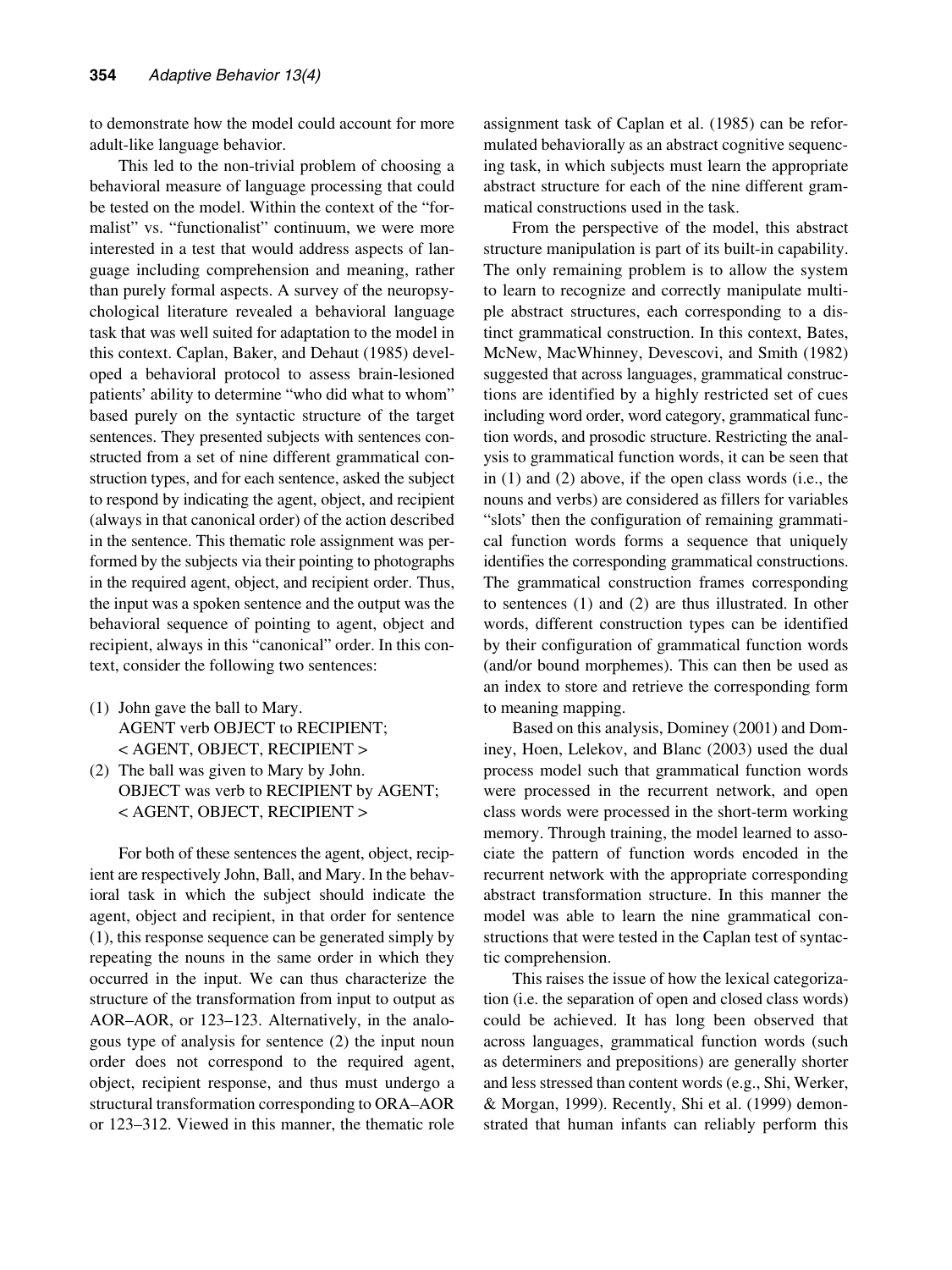

**Figure 3** Transition from sequence processing to grammatical constructions. A. Temporal recurrent network. Recurrent network State encodes serial and temporal structure, and influences behavior via modifiable State–Output connections. B. Addition of a working memory capability allows storage of ordered input sequence for recognition of repetitive transformational structure. Abstract structure rules are associated with the sequence of function elements encoded in State. C. Use of the abstract sequence processing model to perform thematic role assignment. See text for explanations.

perceptual categorization of open vs. closed class words based on these words' acoustic properties. In this context, Blanc et al. (2003) formalized such observations with the proposition that the presence of peaks in the pitch or fundamental frequency (F0) of the acoustic signal (reflecting in part the presence of accent or stress) would predict that the associated word is an open class word. Classification based on this F0 peak detection proved reliable, but left open the question of the underlying neuro-computational mechanisms. In order to respond to this question, Blanc et al. (2003) tested the TRN in this form of temporal discrimination task based on F0 structure and observed, indeed, that the TRN reliably performed the lexical categorization task.

## **4 Neurophysiology and Model Validation**

Figure 3 represents the transition from the TRN network to the ATRN network, and the functional equivalence between abstract sequence processing and thematic role assignment in syntactic comprehension. The corresponding analysis outlined above makes a rather remarkable statement about the underlying neurophysiology of at least certain stereotypical aspects of sentence processing. In particular, it implicitly states a form of "equivalence hypothesis" which holds that the same neural systems invoked by the processing of nonlinguistic behavioral sequences that possess the appropriate degree of abstract structure are also responsible for the thematic role processing as functionally characterized above. The following sections present data from neuropsychological and brain imagery tasks that test the predictions of this "equivalence hypothesis," and provide additional data for further elaboration of the model.

#### **4.1 Aphasics**

The first effort to test this equivalence hypothesis was undertaken with populations of neurological patients that demonstrated syntactic comprehension deficits as revealed by their poor performance on the Caplan et al. (1985) task described above. The equivalence hypothesis predicts that these patients' impairments on the Caplan task would be correlated with their impairments on a test of abstract sequence structure processing. Lelekov et al. (2000) thus tested patients with lesions in and around Broca's area on the Caplan task,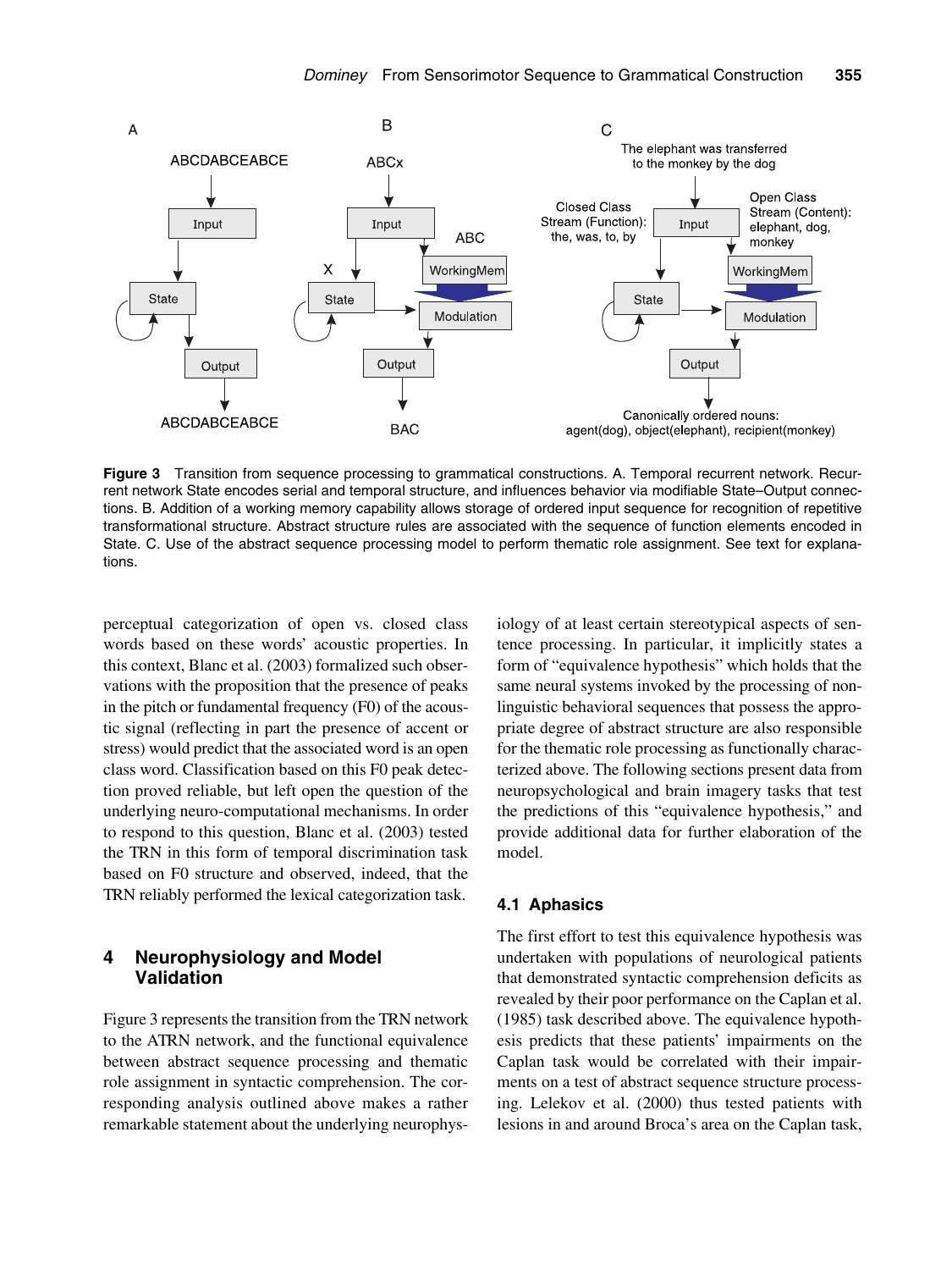and a task in which they were required to learn the abstract structure ABCBAC and then judge whether 20 new sequences corresponded to this abstract structure or not. As illustrated in Figures 3B and 3C, we predicted that these two tasks could be realized by a shared neurophysiological mechanism. As predicted, the impairments in the two tasks were highly correlated, arguing in favor of a common underlying mechanism (Lelekov et al., 2000; Dominey et al., 2003).

This type of correlation does not necessarily demonstrate a common mechanism, however, and a stronger argument could be made if it were demonstrated that training in one of the domains led to a transfer of performance to the other. We thus set out to achieve this demonstration by training aphasic patients on an abstract non-linguistic sequence whose transformation structure corresponds to that required for transforming a complex sentence type into the simple canonical order AGENT VERB OBJECT. Transfer of improved performance from the sequence domain to the sentence processing domain would provide further evidence for a common underlying mechanism. Thus, Hoen, Pachot-Clouard, Segebarth, and Dominey (in press) trained agrammatic aphasic patients on sequences of the abstract structure ABC–BCA that corresponds to the transformation of relativized sentences "It was the ball that John took" to "John took the ball" (Ball John Took  $\rightarrow$ John Took Ball). The patients were evaluated on the Caplan task before and after 10 weekly sessions of training on nonlinguistic sequences generated from the ABC–BCA structure. The patients displayed a reliable capability to learn the abstract structure, and most interestingly a reliable transfer of this training only to the corresponding relativized sentences, and not to other grammatical construction types. The observed transfer from sequence learning to sentence comprehension, specific to the target grammatical structure, argues in favor of the equivalence hypothesis.

#### **4.2 Event-Related Scalp Potentials**

These behavioral correlation data suggest a common underlying mechanism. In order to investigate this further, Hoen and Dominey (2000) compared event-related brain potentials (ERPs) evoked during the processing of sentences and abstract sequences. In ERP studies, an array of electrodes on the scalp measures electrical current on the scalp generated by active populations of cortical neurons that form electrical dipoles. Multiple successive trials are averaged in order to provide a clear electrical signal, thus these studies require the identification of specific behavioral events on which to align the recordings for averaging. In sentence processing, recordings are thus typically aligned on word onset for successive words. A number of ERP studies have demonstrated significant differences in brain activity in response to grammatical function words vs. content words. Content words tend to evoke a central negative effect at about 400 ms after word onset, the N400. In contrast, grammatical function words tend to evoke a left anterior negativity (LAN) during a period 400–600 after word onset (Brown, Hagoort, & ter Keurs, 1999).

Grammatical function words indicate the subsequent grammatical sentence structure and potential transformation processing required for thematic role assignment. A parallel can be drawn between this role and the role of function symbols such as *X* and *Y* that indicate different transformation processing in sequences ABC*X*ABC and ABC*Y*BAC, respectively. Of particular interest was the comparison between grammatical function words in sentences, and function symbols such as *Y* in the sequence ABC*Y*BAC during a correctness judgement task. In this task, subjects learned that *Y* indeed played the role of an abstract function word, signaling the upcoming transformation of the initial triplet. Both in natural language sentences and in abstract sequences, these function symbols evoked a LAN in the 400–600 ms timeframe that was essentially indistinguishable in these two conditions. Likewise, in both cases this LAN effect for function words or symbols was significantly different from the N400 effect for content words and symbols, respectively (Hoen & Dominey, 2004).

These studies indeed indicate a partial overlap in the functional neuroanatomy of sentence comprehension and abstract sequence processing. Clearly, however, there are obvious contrasts between these behaviors, and the corresponding neurophysiological differences are of interest. Such differences should be revealed using a finer grain of spatial localization.

## **4.3 Functional MRI**

In this context, Hoen et al. (in press) have further investigated the underlying neurophysiology in a functional MRI study comparing language and sequence processing. One objective of this work was to identify not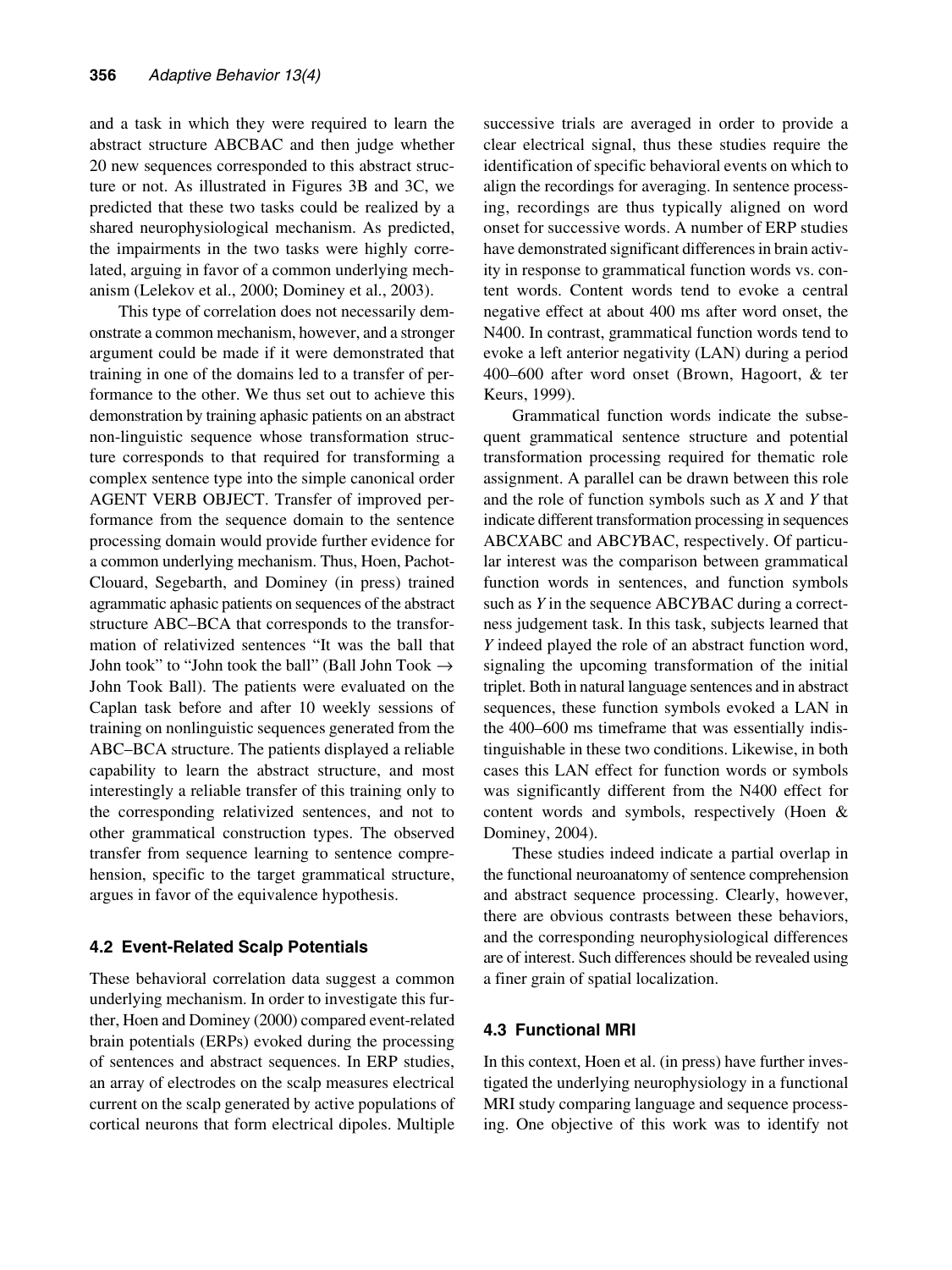

**Figure 4** Structure mapping architecture. A. Sentence Comprehension: 1. Lexical categorization: Open and closed class words processed in separate streams. 2. Open class words in Open Class Array are translated to their referent meanings via the WordToReferent mapping. Insertion of this referent semantic content into the Predicted Referents Array (PRA) is realized in pars triangularis Ba45. 3. PRA elements are mapped onto their roles in the SceneEventArray by the Transformation mapping, specific to each sentence type. 4. This mapping is retrieved from Construction Inventory, via the ConstructionIndex that encodes the closed class words that characterize each grammatical construction type. The structure mapping process is associated with activation of pars opercularis Ba44. B. Abstract sequence processing: Lexical categorization takes place for function and content elements of non-linguistic sequences (see Hoen & Dominey, 2000). As with sentences, function elements allow retrieval of learned transformation from Construction Inventory via ConstructionIndex.

only the common neurophysiological processes, but equally importantly to identify those processes that differentiate between language and sequence processing. Based on the simulation studies, we would predict that sentence and abstract sequence processing would activate a common brain network functionally associated with the use of the transformation working memory, and the recurrent network for processing the function elements depicted in Figure 2. In addition to this network, language processing would lead to activation of brain regions associated with the insertion of word meanings into this transformation processing as required for thematic role assignment.

Interestingly, within the cortical region of Broca's area this theoretical prediction was partially resolved, as illustrated in the model in Figure 4. Subjects were required to read abstract sequences and sentences (in separate blocks of trials) and to judge whether the stimuli were structurally/grammatically well formed. Both during sequence and sentence processing, the pars opercularis (Broadman's area 44) and adjacent areas 46 and 6 were significantly activated, while the neighboring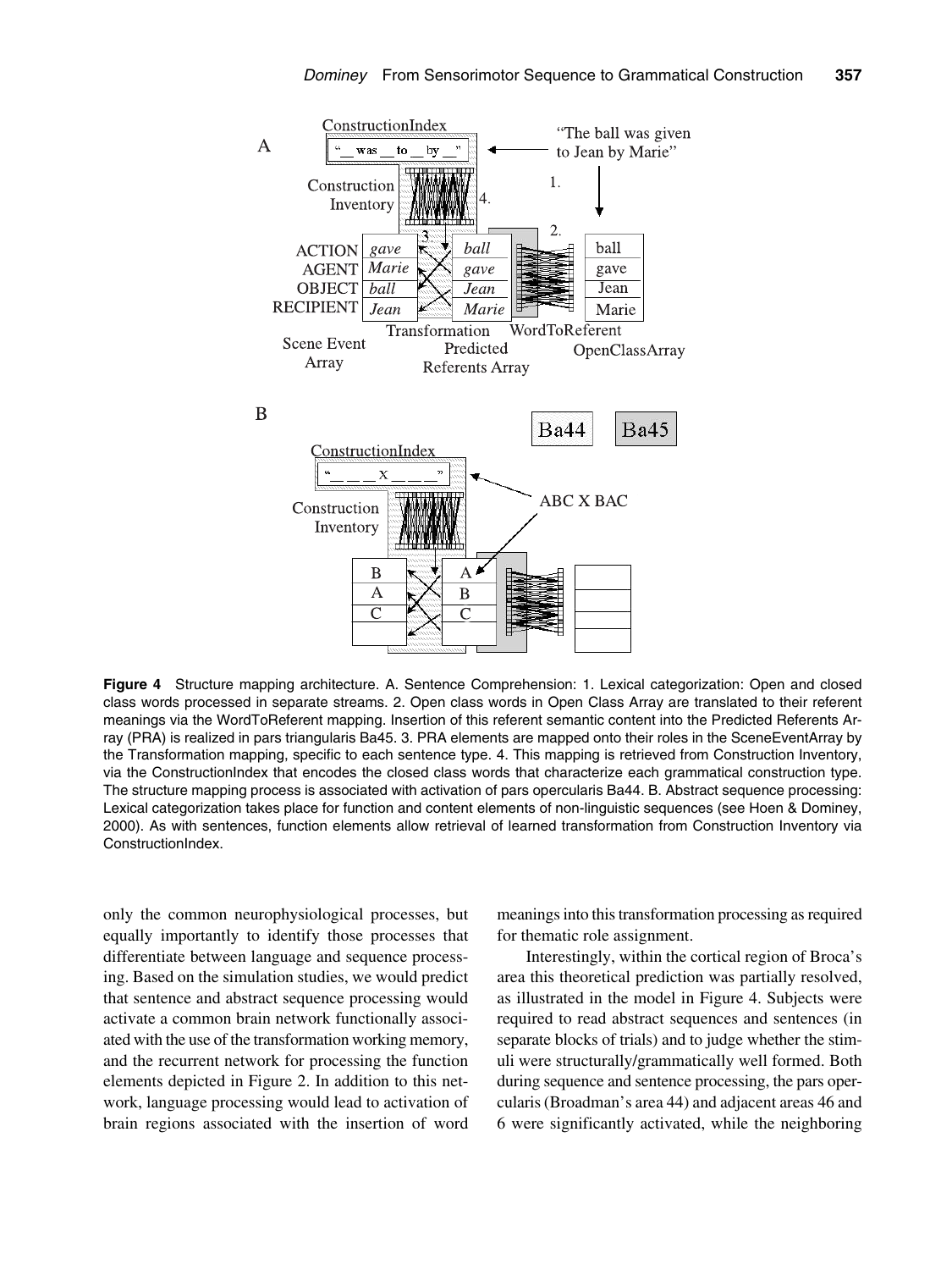BA 45 was activated only for sentence processing (Hoen et al., in press). Neuroanatomical studies have confirmed that the cortical network including areas 44, 46 and 6 overlaps with the frontal projection sites of the dorsal visual stream for spatial working memory (Ungerleider et al., 1998). As mentioned above, the dorsal stream processing of spatial relations between arbitrary objects is functionally analogous to the processing of abstract transformation structures instantiated with arbitrary sequence elements (see Chang, 2002). In contrast, area 45 corresponds to the frontal projection site of the ventral object processing visual stream, and implements a working memory capability for object properties. This is coherent within the context of the model, as this corresponds to the integration of semantic object properties into the structure mapping process for the assignment of thematic roles. Thus the model in Figure 4 represents the "evolution" of the model in Figure 2. One principal change is the introduction of this lexical semantics or word meaning into the transformation processing mechanism, carried out by BA 45. A second change is the representation of the processing of closed class words in Construction Index which plays the same role as the recurrent network in the model in Figure 2. The idea then is that the grammatical structure, as indicated by the relative configuration of closed class words, is encoded in recurrent corticocortical connections, and these cortical representations retrieve the corresponding mapping as a procedural memory encoded in modifiable cortico-striatal connections. This extends a similar proposal of Ullman (2004) beyond the level of lexical items to the level of entire sentences.

## **5 Co-Influence Between Neurophysiological Mechanisms and the Structure of Language**

What is the potential effect on language of this cerebral organization? One of the principal differences between the prefrontal cortex of non-human primates and humans is the displacement of cortical areas for spatial and non-spatial working memory in man respectively above and below their locations in the monkey brain, making room for new areas in the posterior peri-sylvian cortex, including Broca's area, associated with language processing (Ungerleider et al., 1998). Within this setting of cortical evolution, it is thus of great interest that functionally, our model of sentence processing relies on specialized forms of working memory in order to perform the transformation from a sentence to a representation of meaning. One of these working memory functions, linked with activation of Brodmann's area 45 and seen only in sentence (not sequence) processing, is associated with the semantic value of words and the integration of this meaning into a mapping mechanism. This is consistent with the characterization of BA 45 as the frontal working memory component of the semantic "object" stream. In contrast, the working memory associated with the actual transformation process appears to activate Brodmann's areas 44 and 46, for transformation processing in sentences as well as non-linguistic sequences. Again, this is consistent with characterization of this region as involved in spatial "structural" working memory. Thus, the resulting system allows the use of systematic transformations of grammatical structures onto meaning structures, guided by special percept cues—corresponding to function words (and the general class of such cues evoked by Bates et al., 1982) in language.

As noted above, there is a vast richness across languages with respect to the variety of different mappings of grammatical structures (e.g., active, passive, etc.) onto meaning representations. All languages must provide a method for encoding these possible mappings for each sentence type. Likewise, the brain must be capable of adapting to all of the possible strategies employed within natural languages. The intersection of these two sets of constraints (1) on how meaning can be encoded, and (2) on the functional organization of the code reading machine, results in the set of constraints that define natural languages. Bates et al. (1982) proposed that the punctuation of the code must be based either on word order regularities (e.g., the first noun is always the agent, the second the object, etc.) or on the use of special markers (e.g., grammatical function words like "the" and "by," or attached grammatical morphemes, or prosodic markers) that indicate the functional roles of associated words or groups of words, and the possible combination of these strategies. Simulation and neurophysiological results indicate that there are specialized neurophysiological structures for the realization of these functions. It is thus interesting to note the close correspondence between these characteristics of natural languages that were derived from extensive cross-linguistic studies (e.g., Bates et al., 1982), and the computing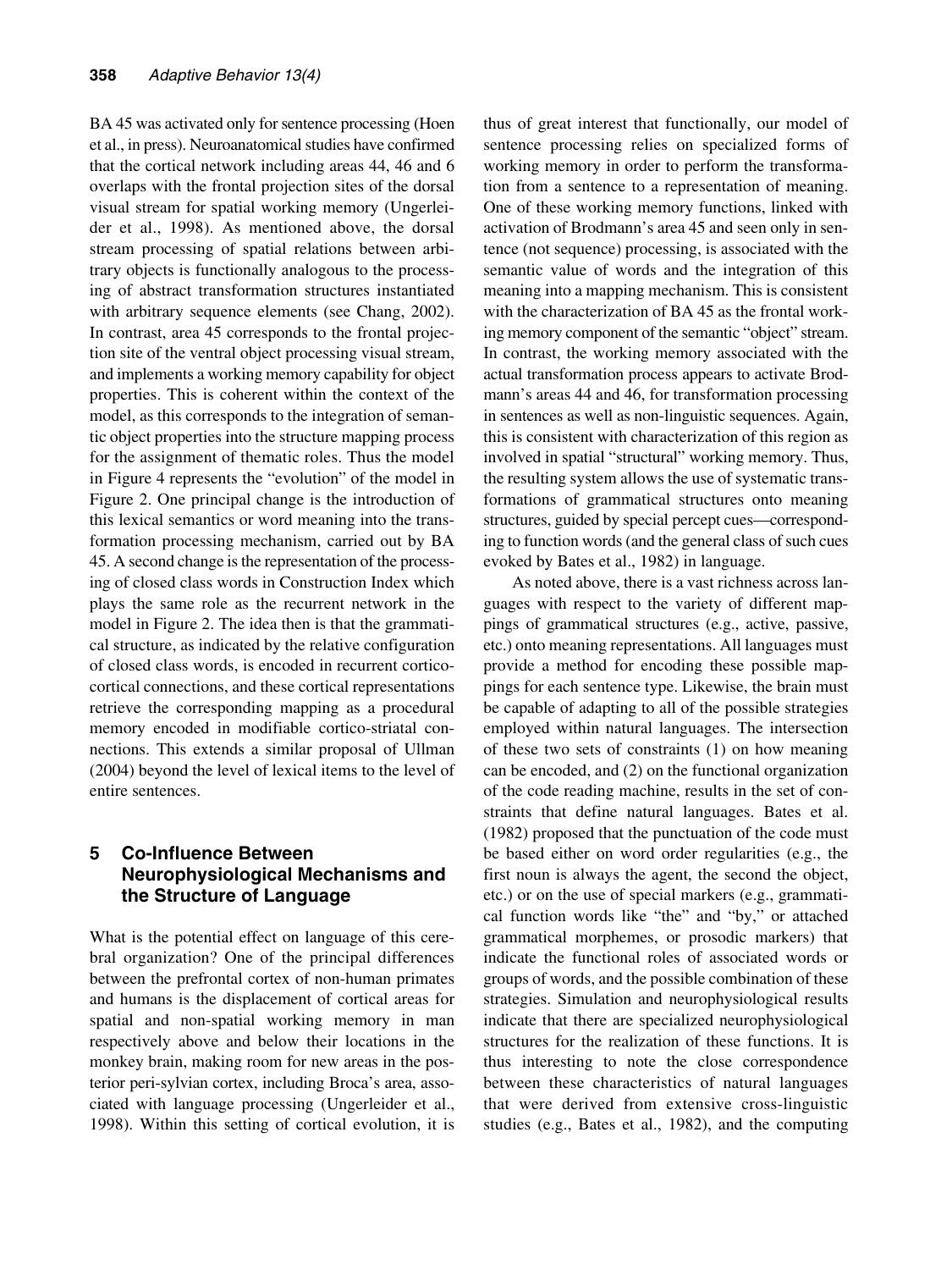capabilities of the corresponding neural machinery described here.

#### **6 Discussion and Conclusions**

The stated objective of this study was to present a trajectory leading from a characterization of the neurophysiology of behavioral sequence learning to a corresponding characterization of the learning and use of grammatical constructions. In this context, a neurophysiologically driven model of cortex and basal ganglia in sequence learning was described, along with its sequence processing capabilities. The model was then extended to address abstract rules for sequence generation. This functional extension provided the essential mechanisms of structure mapping required for making the transition to grammatical constructions as form-tomeaning mappings. Behavioral and brain imagery evidence supporting the proposed model was reviewed and used to refine the allocation of brain areas to computational functions in the model. With respect to insights concerning relations between evolution and acquisition of language, the simulation studies reviewed in this paper provide a characterization of the functional requirements that must be accounted for in both cases. Current and future research will address how this model captures interesting aspects of the notion of grammatical constructions (Dominey & Boucher, 2005a,b), and how this can be of value in simulation and robotic studies of language acquisition (Dominey & Boucher, 2005a,b).

As presented, the story leaves at least two important questions open. First, it is important in this model to have a predicate-argument form of representation of meaning onto which sentence structure can be mapped. Recent work on the perception of action by human and non-human primates has revealed the existence of neural systems that represent action—independent of the agent (the "mirror neuron" system) (Rizzolatti & Arbib, 1998). Combined with proprioceptive information that allows the differentiation between self and other's movement, the neurophysiological basis for event representation thus appears well founded. In addition, Hurford (2003) has provided convincing evidence for the neural basis of predicate-argument representations.

The second issue has to do with compositionality. The advantage of learning a grammar is that this knowledge can be used to generate and understand new grammatical constructions that have not previously been experienced. The current implementation of the construction grammar approach has the limitation that a sentence generated from a given grammatical construction cannot be understood until the system has been exposed to a well formed  $\leq$ sentence, meaning> pair using that construction, in order to acquire the appropriate mapping. Interestingly, this limitation appears to mimic the same limitation observed in human language development. It appears that young children during their second year largely limit their constructions to those that have been in speech they have heard (Clark, 2003; Tomasello, 2003), and the use of such a strategy should take the initial language learner quite some way on the path to adult language capability. Thereafter, the application of pattern finding mechanisms can begin to detect the grammatical marking of phrase structure (e.g., "that" and relative clauses), so that new constructions can be generated by replacing simple nouns with noun phrases. Thus "The book is on the table" can lead to "The book that we read is on the table".

In conclusion, the current research attempts to present a coherent trajectory starting with the functional neurophysiology of sensorimotor sequence learning, and leading to the use of grammatical constructions in language. Inherent in this approach is the idea that the principal source of the basic initial structure in language derives from the structure inherent in the conceptual representations that preceded language (Dominey, 2002; Jackendoff, 1999, 2002). Language then corresponds to the mapping between these conceptual structures and the linear sequences of words in sentences. This mapping capability in turn derives from structural mapping capabilities that are of clear value in the sensorimotor domain. The ability to use abstract sequences like ABCBAC and then fill in A–C with specific sensorimotor components (e.g., objects that are to be manipulated) provides a powerful mechanism for generating novel movement sequences that are invariant to changes in the objects being manipulated while preserving the relations between them. In this context, language remains a uniquely human capability. The point to be made is that a significant portion of this human capability relies on neurophysiologically grounded information processing capabilities that are likely specific neither to humans nor to language.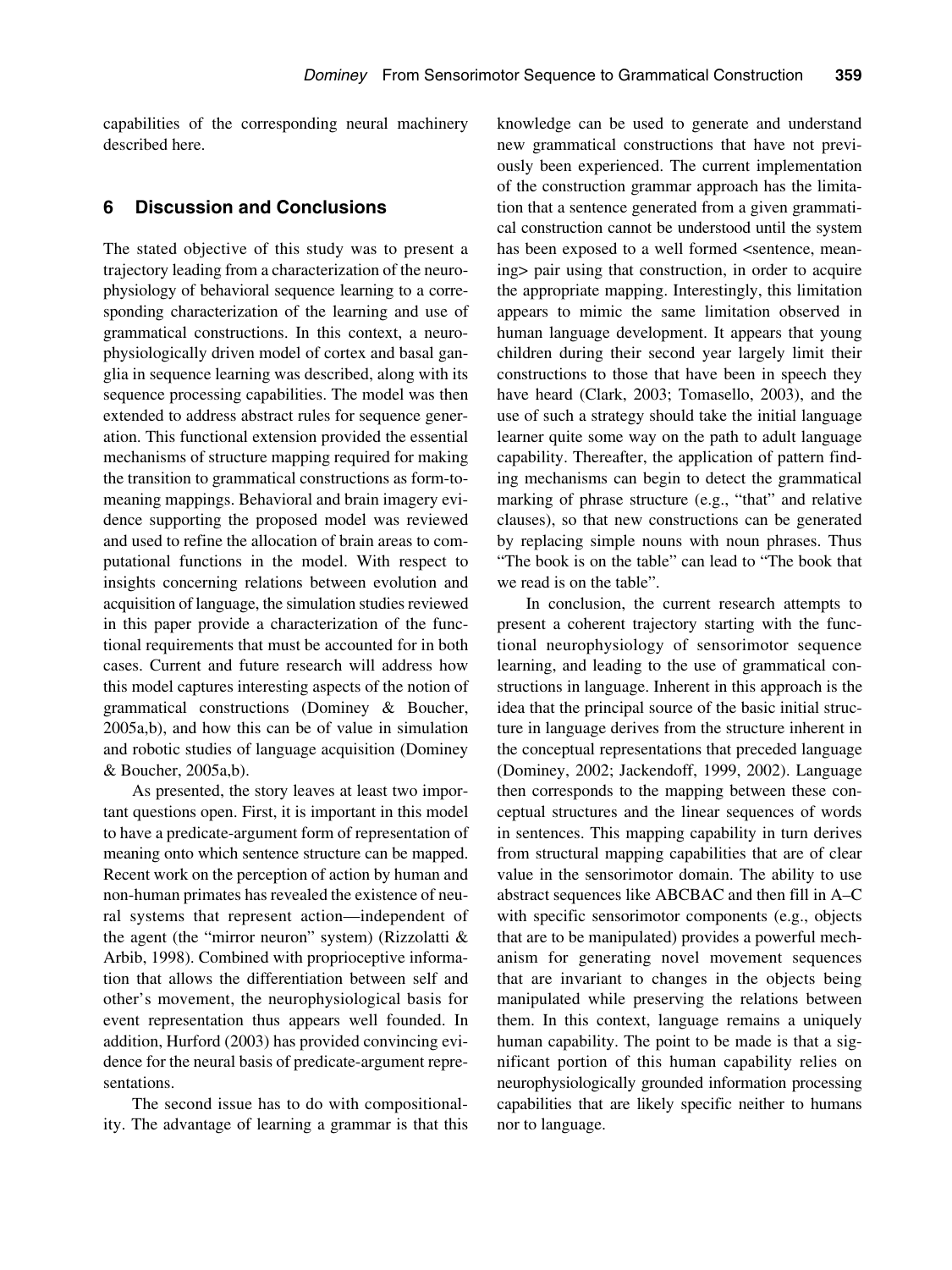#### **Acknowledgments**

This work was supported in part by the HFSP MCILA Project, the ACI NIC and TTT Projects (Paris), the ESF OMLL and ECRPSS Projects.

#### **References**

- Alexander, G. E., DeLong, M. R., & Strick, P. L. (1986). Parallel organization of functionally segregated circuits linking basal ganglia and cortex. *Annual Review of Neuroscience, 9*, 357–381
- Barone, P., & Joseph, J. P. (1989). Prefrontal cortex and spatial sequencing in macaque monkey. *Experimental Brain Research, 78,* 447–464.
- Bates, E., McNew, S., MacWhinney, B., Devescovi, A., & Smith, S. (1982). Functional constraints on sentence processing: A cross-linguistic study. *Cognition, 11,* 245–299.
- Blanc, J. M., Dodane, C., & Dominey, P. F. (2003). Temporal processing for syntax acquisition: a simulation study. In R. Alterman & D. Kirsh (Eds). *Proceeding of the 25th Annual Meeting of the Cognitive Science Society.* Boston: Cognitive Science Society.
- Brown, C.M., Hagoort, P., & ter Keurs, M. (1999). Electrophysiological signatures of visual lexical processing: Open- and closed-class words. *Journal of Cognitive Neuroscience, 11*(3), 261–281.
- Caplan, D., Baker, C., & Dehaut, F. (1985). Syntactic determinants of sentence comprehension in aphasia. *Cognition, 21,* 117–175.
- Centonze, D., Picconi, B., Gubellini, P., Bernardi, G., & Calabresi, P. (2001). Dopaminergic control of synaptic plasticity in the dorsal striatum. *European Journal of Neuroscience, 13*(6), 1071–1077.
- Chang, F. (2002). Symbolically speaking: A connectionist model of sentence production. *Cognitive Science, 93,* 1–43.
- Chomsky, N. (1959). A Review of B. F. Skinner's *Verbal behavior*. *Language, 35*(1), 26–58.
- Chomsky, N. (1965). Aspects of the theory of syntax. Cambridge, MA: MIT Press.
- Clark, E. V. (2003). First language acquisition. Cambridge, UK: Cambridge University Press.
- Dominey, P. F. (1995). Complex sensory–motor sequence learning based on recurrent state-representation and reinforcement learning. *Biological Cybernetics, 73,* 265–274.
- Dominey, P. F. (1998a). A shared system for learning serial and temporal structure of sensori-motor sequences? Evidence from simulation and human experiments. *Cognitive Brain Research, 6,* 163–174.
- Dominey, P. F. (1998b). Influences of temporal organization on transfer in sequence learning: comments on Stadler

(1995) and Curran and Keele (1993) *Journal of Experimental Psychology: Learning, Memory and Cognition, 24*(1), 234–248.

- Dominey, P. F. (2001). A model of learning syntactic comprehension for natural and artificial grammars. In Witruk, Friederici, & Lachmann (Eds.), *Basic mechanisms of language and language disorders.* Dordrecht: Kluwer Academic.
- Dominey, P. F. (2002). Requirements on conceptual representation for the evolution of language, Presented at The 4th Conference on the Evolution of Language. Boston.
- Dominey, P. F. (2004). From holophrases to abstract grammatical constructions in development and evolution, Presented at The 5th Conference on the Evolution of Language. Leipzig.
- Dominey, P. F., Arbib, M. A., & Joseph, J. P. (1995). A model of cortico-striatal plasticity for learning oculomotor associations and sequences. *Journal of Cognitive Neuroscience, 7*(3), 311–336.
- Dominey, P. F., & Boucher, J. D. (2005a). Developmental stages of perception and language acquisition in a perceptually grounded robot. *Cognitive Systems Research, 6*(3), 243–259.
- Dominey, P. F., & Boucher, J. D. (2005b). Learning to talk about events from narrated video in the construction grammar framework. *Artificial Intelligence*, *167*(1–2), 31–61.
- Dominey, P. F., Hoen, M., Lelekov, T., & Blanc, J. M. (2003). Neurological basis of language in sequential cognition: Evidence from simulation, aphasia and ERP studies, *Brain and Language, 86,* 207–225.
- Dominey, P. F., Lelekov, T., Ventre-Dominey, J., & Jeannerod, M. (1998). Dissociable processes for learning the surface and abstract structure sensorimotor sequences. *Journal of Cognitive Neuroscience, 10*(6)*,* 734–751.
- Dominey, P. F., & Ramus, F. (2000). Neural network processing of natural language: I. Sensitivity to serial, temporal and abstract structure of language in the infant. *Language and Cognitive Processes, 15*(1), 87–127.
- Elman, J. (1990). Finding structure in time. *Cognitive Science, 14,* 179–211.
- Fuster, J. M. (1997). *The prefrontal cortex* (3rd ed.). Philadelphia: Lippincott–Raven.
- Gold, E. M. (1967). Language identification in the limit. *Information Control, 10,* 447–474.
- Goldberg, A. (1995). *Constructions*. Chicago: University of Chicago Press.
- Goldman-Rakic, P. S. (1987). Circuitry of the primate prefrontal cortex and regulation of behavior by representational memory. In V. B. Mountcastle (Ed.), *Handbook of Physiology,* (Vol. 5, pp. 373–417). Bethesda. MD: American Physiological Society.
- Hoen, M., & Dominey, P. F. (2000). ERP analysis of cognitive sequencing: a left anterior negativity related to structural